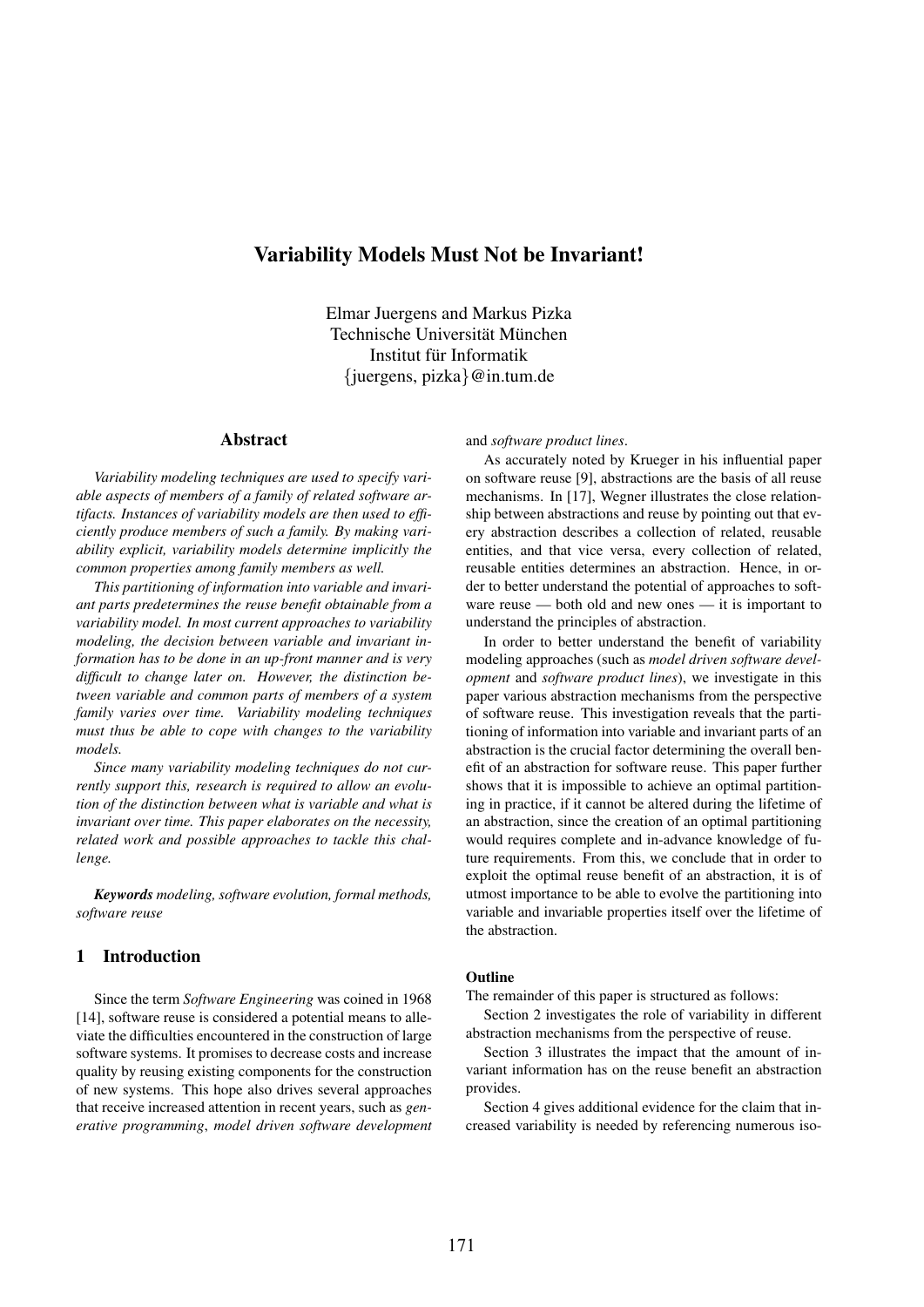lated approaches to tackle this problem for different abstraction mechanisms.

Section 5 concludes the paper with the appeal to join research efforts in order to move from isolated ad-hoc approaches to a general, unified understanding of variability evolution in abstraction mechanisms.

## 2 Abstractions, Reuse and Variability

According to Krueger [9], every abstraction mechanism employed in software development comprises two levels: the higher referred to as *specification* and the lower as *realization* of an abstraction. Specifications define the variability among the realizations of an abstraction. Different instantiations of the variability defined within an abstraction specification map to different realizations of the abstraction. This perception of abstractions is depicted graphically in Figure 1. The variability exposed by the abstraction specification is depicted by red, blue and green triangles. Depending on the variable information, the abstraction specification maps to different abstraction realizations. This mapping is performed by abstraction mechanism-specific translation mechanisms. (In the case of programming languages for example, it is performed by the compiler, for domain specific languages by the generator and for libraries by the developer that implements the library's interfaces and methods.) The colored half-circles depict those parts of the abstraction realizations that are generated from the variable information. The commonality among the realizations is depicted by gray squares.

By making variability explicit, a specification also implicitly defines the invariant parts of an abstraction. Since they are common among all realizations of an abstraction, they hold the potential for reuse: the bigger the invariant parts are, the more information can be reused between abstraction realizations.<sup>1</sup>

This consideration of abstractions as specification and realization is still as applicable to the conception of abstraction mechanisms today, as it was in 1992. Let us consider various commonly used reuse mechanism from this perspective.2

Assembly Language: Every statement in assembly language abstracts from a micro program in machine code. Assembly language statements are abstraction specifications, the micro programs they are translated to are the corresponding abstraction realizations. The variability consists of the parameters offered by the



**Figure 1. Abstraction Principles**

statements. Every aspect of a statement that cannot be parameterized is common among all corresponding machine code programs.

The statement MULT  $\langle \text{req1}\rangle$ ,  $\langle \text{req2}\rangle$  for example performs the multiplication of 32 bit numbers. The registers from which the numbers are read, are variable. However, the actual algorithm used for multiplication, or the register in which the result is stored, is invariant and thus common among all micro programs generated from MULT statements.

- High Level Programming Languages (i.e. C/C++, Java): Every construct in a high level programming language specifies an abstraction that is realized by an assembly language program. Again, the variability is defined by the parameters provided on the specification level. The statement while( $\langle \exp r \rangle$ )  $\{ \langle \text{block} \rangle \}$  for example loops over the statements in  $\langle$ block>, as long as  $\langle \exp(z) \rangle$  evaluates to true. Parameters  $\langle \exp r \rangle$  and  $\langle \text{block} \rangle$  are variable, the fact that a loop is performed, and the assembly language statements generated for it are invariant, however.
- Libraries: High level programming languages provide abstraction mechanisms (i.e. methods, classes) that are employed to create abstractions that can be reused in programs in that language. Libraries are collections of such abstractions. The public interface provided by a class in a library corresponds to the specification, its implementation to the realization of an abstraction.  $MsgBox("Low Battery", vbWarning)<sup>3</sup> for$ example opens a dialog that displays a warning message. The parameters of the method make the warning

<sup>&</sup>lt;sup>1</sup>Krueger further divides the invariant information into a visible and a hidden part. The hidden part comprises those common aspects among abstraction realizations, which are not "visible" in the abstraction specification. For the sake of simplicity, we omit the distinction between visible and hidden aspects of invariant information in abstractions in this paper.

<sup>&</sup>lt;sup>2</sup>Several of these observations can already be found in [9]

<sup>3</sup>In Microsoft Visual Basic 6.0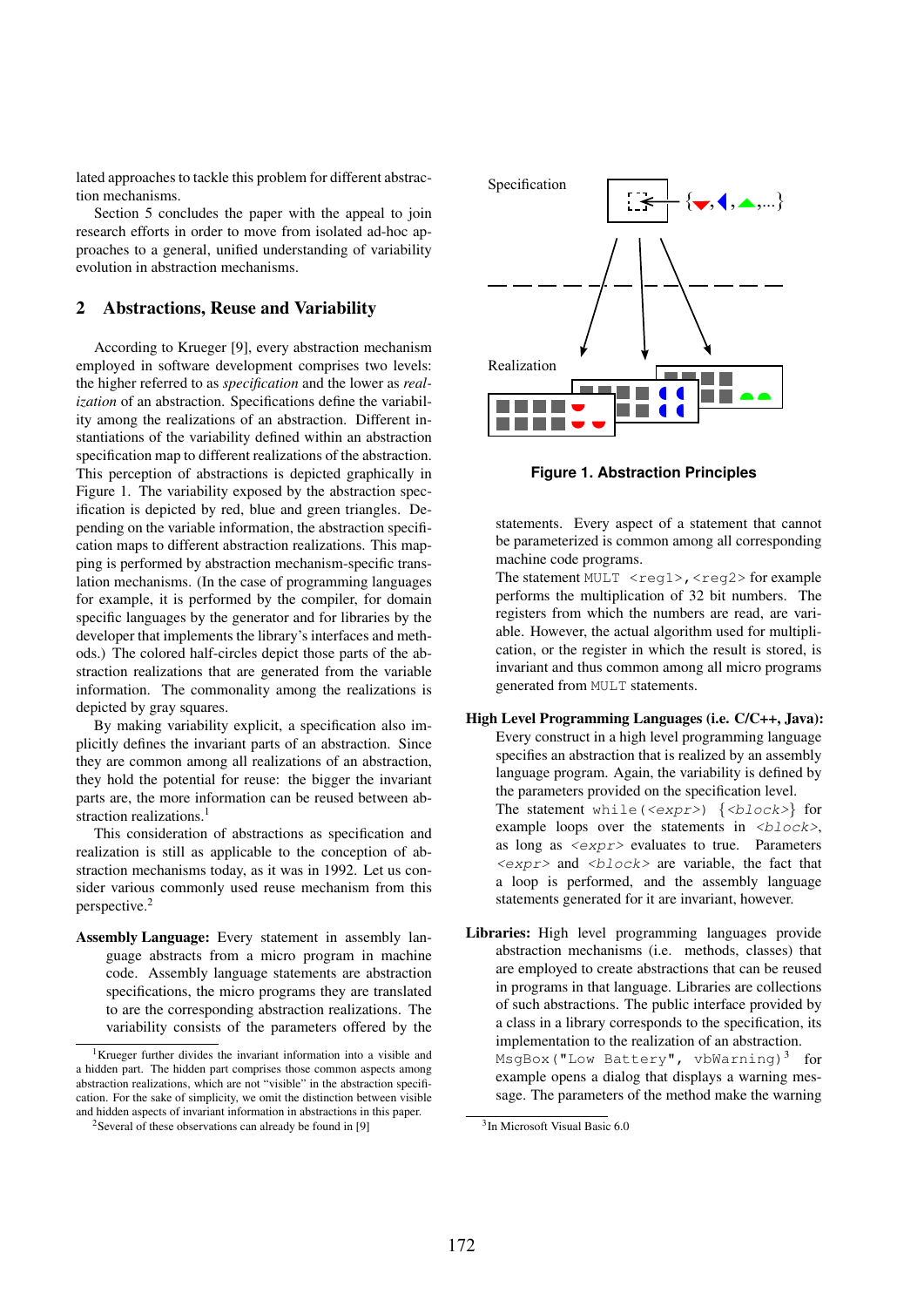and the message type variable. All other aspects such as color, widgets, displayed icons, size or layout of the dialog — are invariant.

Domain Specific Languages (DSLs): DSLs allow the concise expression of problems from a specific technical or business domain by offering abstractions from that domain as first-class language elements. These language elements are abstraction specifications that are often translated to programs in high level programming languages.

An example for this are regular expressions, from which  $Lex<sup>4</sup>$  generates finite state machines that perform tokenization in compiler front ends. In this case, the regular expressions define the variability: Lex can generate finite state machines for all regular languages. However, the finite state machine implementation, the target language and the input text encoding are invariant and thus common among all generated lexers.

Software Product Lines: In software product lines, members of a family of software systems are created by composition of standardized components. In feature modeling tools such as  $fmp^5$ , configurations serve as composition descriptions. In such a setting, feature diagrams serve as abstraction specifications. The systems that are composed from their configurations correspond to the abstraction realizations.

In software product lines it is especially obvious that any aspect that is not explicitly made variable in the feature diagram is invariant and thus necessarily common among all realizations.

The above mentioned abstraction mechanisms are often layered on top of each other in practice: Micro programs are generated from assembly language, assembly language is compiled from programs in high level languages, and so on. Every layer increases the level of abstraction of the highest abstraction specification.

For software developers working on the highest level of abstraction in this stack has two major consequences:

Increase in productivity: developer productivity increases, since many details are "abstracted away" and taken care of by the translation to lower levels. For example, letting the compiler take care of register allocation saves developer time and effort. Regarded from the perspective of variability and invariance in abstraction specifications, this means moving register allocation from the variable to the invariant part: the algorithm employed for register allocation is invariant for all high level language programs that are translated by a compiler.

Decrease in applicability: The developer loses some control over the final result. E. g. since the compiler takes care of register allocation, a developer cannot influence it anymore, even if it was needed. In this example, this limits the applicability of higher level programming languages for system level programming. This negative effect necessarily increases with the level of abstraction. The more invariant information an abstraction contains, the more specialized and thus the less widely applicable it becomes. Obviously, a DSL for parser generation cannot be used to program a web server.

Making information in an abstraction invariant thus increases productivity and decreases applicability. This gives rise to the crucial question of abstraction creation:

*What should be variable, and what should be invariant?*

We are convinced that (in general), this question cannot be answered satisfactorily once for the entire lifetime of an abstraction. Instead, we believe that it must evolve continuously in order to reflect unanticipated changes.

## 3. Invariance Dilemma

The overall reuse benefit that the creation of an abstraction brings to software development, depends on at least two things: how much effort does the application of the abstraction save, and how many times can the abstraction be applied.

Unfortunately, both factors depend on the level of abstraction of the abstraction specification, and thus on its amount of invariant information. Hence, increasing the level of abstraction reduces the applicability, and vice versa, increasing the applicability by reducing invariant information reduces the level of abstraction:

• Increasing invariant information increases the amount of knowledge that can be reused among abstraction realizations. The more invariant information, the higher thus the saving in developer effort every time the abstraction is used.

However, more invariant information requires more commonality among the abstraction realizations and thus reduces the number of opportunities for applying the abstraction.

• Reducing invariant information reduces the distance between specification and realization and thus the size of the reused artifacts. Reducing invariant information thus reduces the amount of saved development effort for each use of an abstraction.

<sup>4</sup>The Lex & Yacc Page: http://dinosaur.compilertools.net 5Feature Modeling Plug-in: http://gp.uwaterloo.ca/fmp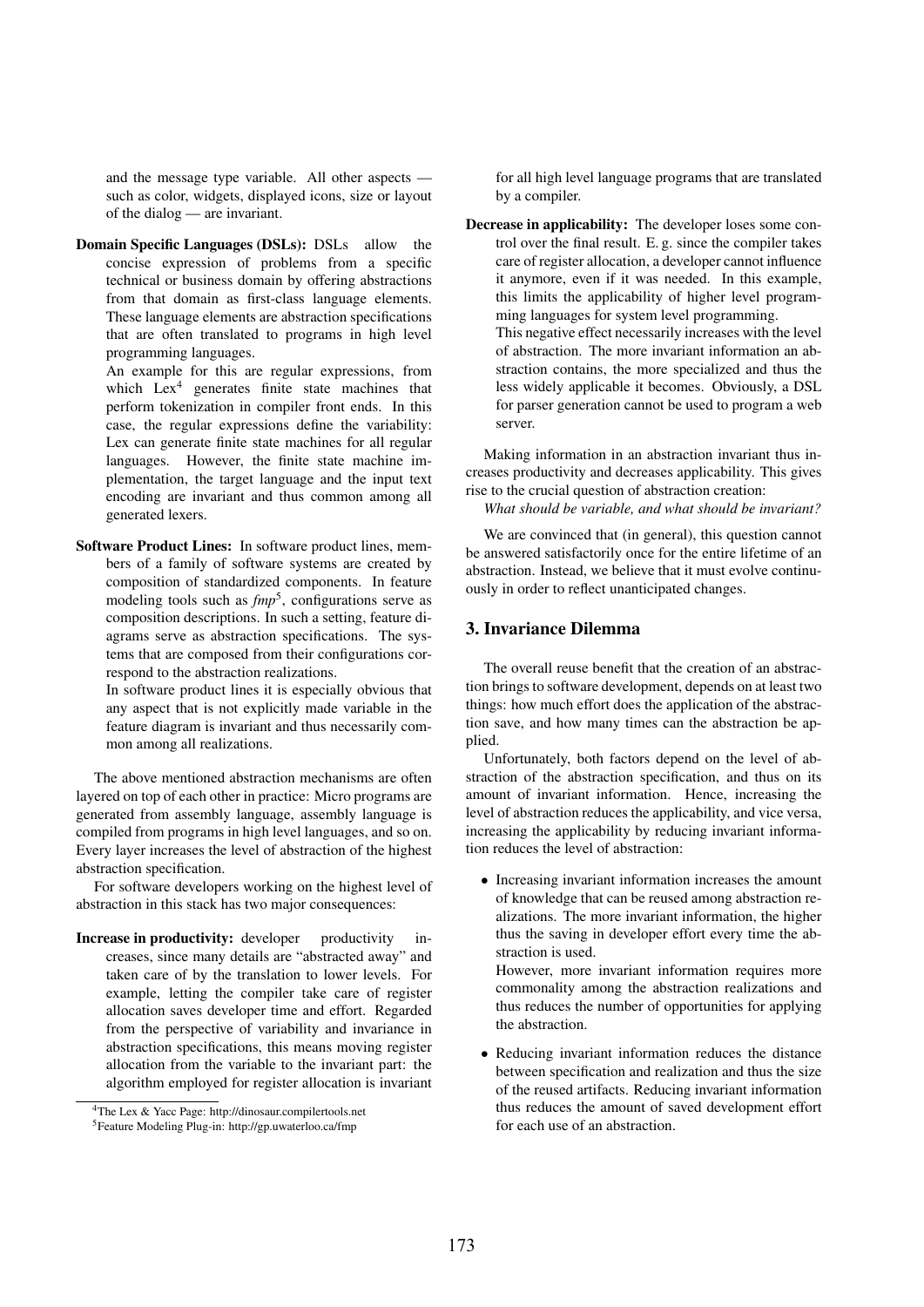However less invariant information relaxes the commonality requirement — an abstraction can be applied more often.

The optimal amount of invariance in an abstraction can thus only be determined with respect to the abstraction's use cases: ideally, all common aspects of the use cases of an abstraction should be made invariant. In other words: if the use cases of an abstraction are not known, it is not possible to determine the optimal partitioning of information into variable and invariant parts of an abstraction. Since in practice the use cases of an abstraction (including future use cases!) are hardly ever known, we call this observation the *invariance dilemma*.

Let us consider the development of a product line as an example to make this dilemma more tangible. The Feature Diagram in a product line defines the variability (and commonality) among products. Every single feature that is added to the diagram decreases the level of abstraction, but increases the size of the product family (and thus the potential number of applications).

If abstraction specifications cannot be altered during their lifetime, abstraction creation is thus the quest for the lesser evil: waste of potential productivity increase or waste of potential abstraction applications.

This dilemma can be elegantly avoided, if abstractions can be easily evolved during their lifetime. We start by creating an abstraction specification that only considers variability among the already known use cases. All commonality is made invariant. As soon as a new use case comes up that requires to make a certain — formerly invariant — part variable, the abstraction is adapted accordingly. This way, abstractions start at the highest possible level of abstraction. Every decrease of abstraction is however justified by an additional application, avoiding the decrease in overall reuse benefit.

If this procedure is followed consequently, this bottomup way of abstraction creation always achieves optimal reuse benefit. However, in order to exploit this in practice, it must be possible to adapt the separation between variable and invariant information during the life time of the abstraction. In other words: variability models must be variable!

#### 4. Variability Evolution

Since abstractions play such a central role in software engineering, changes to an abstraction can affect many artifacts in a development process. In general, changes to the specification of an abstraction affect the already existing instances of the abstraction and the tools used for processing them.

Figure 2 illustrates this problem, using Domain Specific Languages as exemplary abstraction mechanism. Every change to the specification of a language requires compensating migrations of the words $<sup>6</sup>$  and adaptations of the pro-</sup> cessing tools<sup>7</sup> of the language.



#### **Figure 2. Abstraction evolution triggers migration of existing words and adaptation of processing tools**

Performing these migrations manually is tedious, error prone and costly. Abstraction mechanisms that do not automate these compensational efforts effectively inhibit abstraction evolution in practice.

Partial solutions to automate the compensational effort triggered by abstraction evolution have been developed for various abstraction mechanisms. The existence of these efforts substantiates our claim for the need of abstraction mechanisms that support variability evolution in practice. These approaches include:

Schema Evolution: The schema of a database system  $8$  determines which entities and relationships — and attributes thereof — can be stored in a database. All aspects not contained in the schema are not considered. The decision of which information to include into a schema, is related to the decision which information to make variable in an abstraction. Schema evolution [2, 3] deals with altering this decision — that is the entities, relations and attributes of a schema — while the schema is in use.

Schema evolution research mainly deals with the problem of migrating instance data. Adaptation of tools is only, if at all, considered laterally. However, after decades of mainly academic interest, some transition to industrial projects seems to be taking place [1].

Grammar Engineering: Grammars of different forms<sup>9</sup> are used to describe the syntax of formal languages

<sup>&</sup>lt;sup>6</sup>The term "word" is used as in formal language theory to depict strings that conform to the language syntax.

<sup>7</sup>I.e. compiler, debugger, pretty printer, ...

<sup>8</sup>Independent of whether it is relational, hierarchical or object oriented <sup>9</sup>I.e. context free grammars, XML schemas or document type definitions. Compare [8] for a more comprehensive list.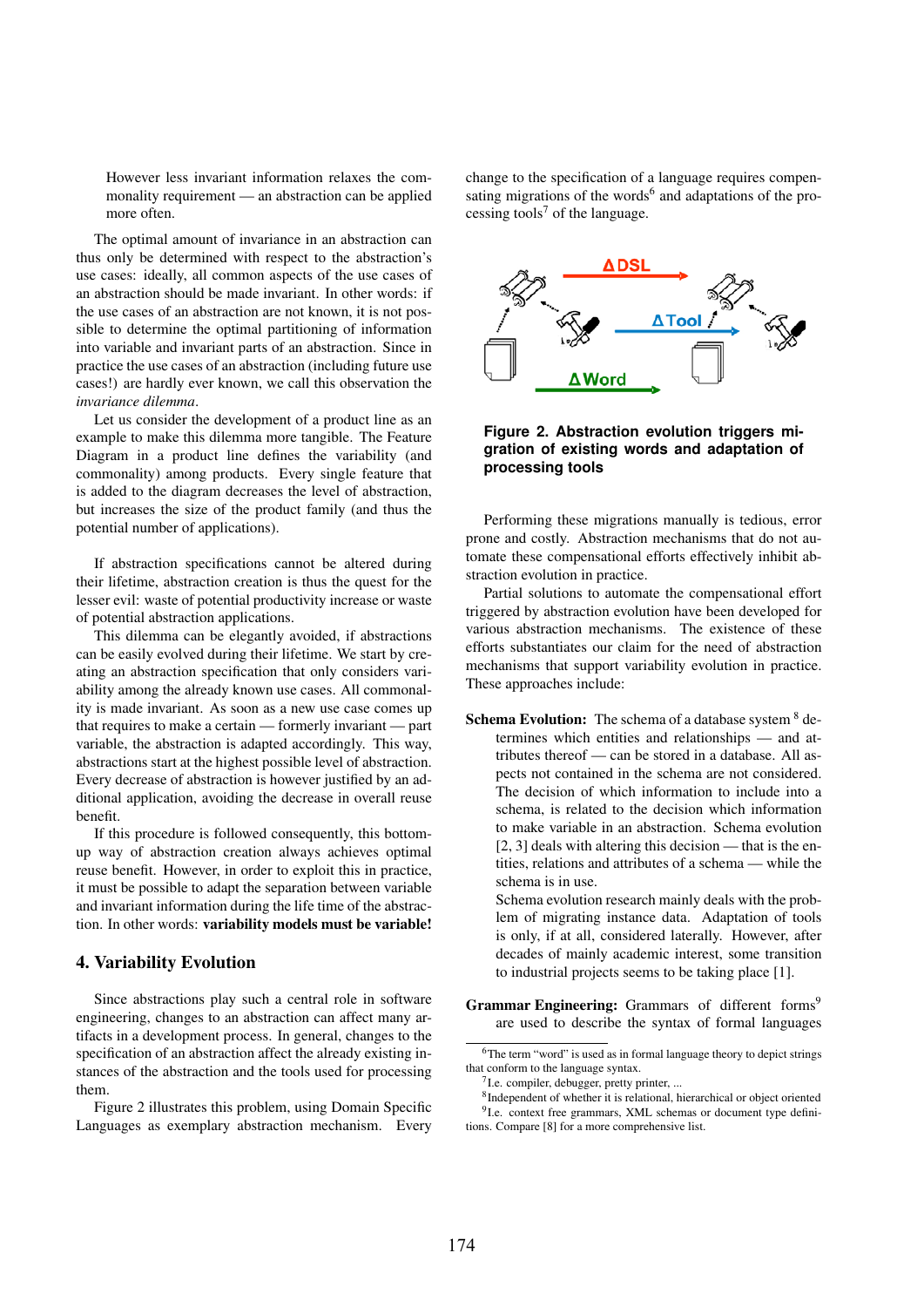and the structure of software systems. Grammar engineering [8, 10] deals with the systematic development and maintenance of grammars. In  $[12, 11]$ , Lämmel also investigates the coupled evolution of grammars and their words.

While these approaches constitute considerable progress in the field, a lot of research is still necessary in order to better understand and master the evolution of grammars. Furthermore, grammar engineering mostly concerns the evolution of grammars and migration of words, but largely ignores the adaptation of processing tools.

Refactoring: High level programming languages offer facilities such as methods and classes for abstraction creation. Since the invariance dilemma also holds for these abstraction mechanisms, classes and methods too have to evolve over time to adapt to changes to the variability / invariance separation. Refactoring is the restructuring of programs by "altering its internal structure without changing its external behavior"[4]. This limitation of expressiveness allows for a high level of automation. Several state of the art development environments such as *Eclipse*<sup>10</sup> implement a number of refactorings that automate the adaptation of abstraction instances to changes to abstraction specifications.

Some refactorings, i.e. rename class/method, introduce/remove parameter [4] can be used to change the parameters offered by classes and methods and thus for evolution of variability in abstraction specifications.

The concept of refactoring has been applied to numerous languages [13] and even to meta models [18]. While refactorings are a help for mastering variability evolution, they are certainly not sufficient due to their limited expressiveness.

- Feature Model Synchronization: In [7], Kim and Czarnecki propose an approach to adapt feature configurations to changes to their feature model that can arise during product line evolution. While they state promising results for feature model synchronization, they do not address the problem of tool adaptation.
- **Language Evolution:** In [6] we present the *Lever*<sup>11</sup>, a tool for the evolutionary development of (domain specific) languages. Lever provides evolution operations on the language specification level, that automate the migration of existing words and the adaptation of the compiler / generator for the language. Lever is currently implemented as a research prototype that will be released beginning of 2007. We believe that many of the

concepts that Lever employs for the evolution of languages are also applicable for the evolution of other abstraction mechanisms.

TransformGen [5] is an earlier approach to language evolution that was developed in the context of syntax directed editors. It cannot deal with arbitrary syntax and ignores the adaptation of language processing tools, though.

To the best of our knowledge, these approaches consider the mechanics of evolution of their abstraction mechanisms in relative isolation. We are not aware of an underlying theory of abstraction or variability evolution. However, we are convinced that this problem is so fundamental to software reuse and variability management that it deserves consideration on a general level.

## 5. Conclusion

The amount of variable and invariant information in an abstraction specification — independent of the actual abstraction mechanism used — determines the reuse benefit that the creation of an abstraction brings to software development. Unfortunately, variability is a two-edged sword: too much variability results in too low a level of abstraction. Too little variability on the other hand reduces the number of times an abstraction can be reused and thus also ruins the reuse benefit of an abstraction.

The optimal partition between variable and invariant information can only be determined with respect to all cases in which an abstraction is to be applied. Since this is impossible in practice — because future use cases are unknown — abstractions can only achieve optimal reuse benefit, if they consider the currently known use cases and are adapted when new use cases arise.

Since the evolution of an abstraction affects its existing instances and processing tools, evolution of abstractions is only feasible if the compensational effort is automated to a high degree. Approaches to automate this compensational effort have been developed in relative isolation for numerous abstraction mechanisms. These approaches tend to reinvent the wheel, since the underlying problem of abstraction evolution is common among all abstraction mechanisms. We are convinced, that a unified analysis — across different abstraction mechanisms — is required to tackle the problem at its core. We hope that results obtained this way will be beneficial for many abstraction mechanisms, including the ones mentioned in this paper.

#### 6 Acknowledgements

The authors would like to thank Birgit Penzenstadler, Florian Deißenböck, Stefan Wagner and Martin Feilkas for

<sup>10</sup>www.eclipse.org

<sup>&</sup>lt;sup>11</sup> Stands for "Language Evolver"